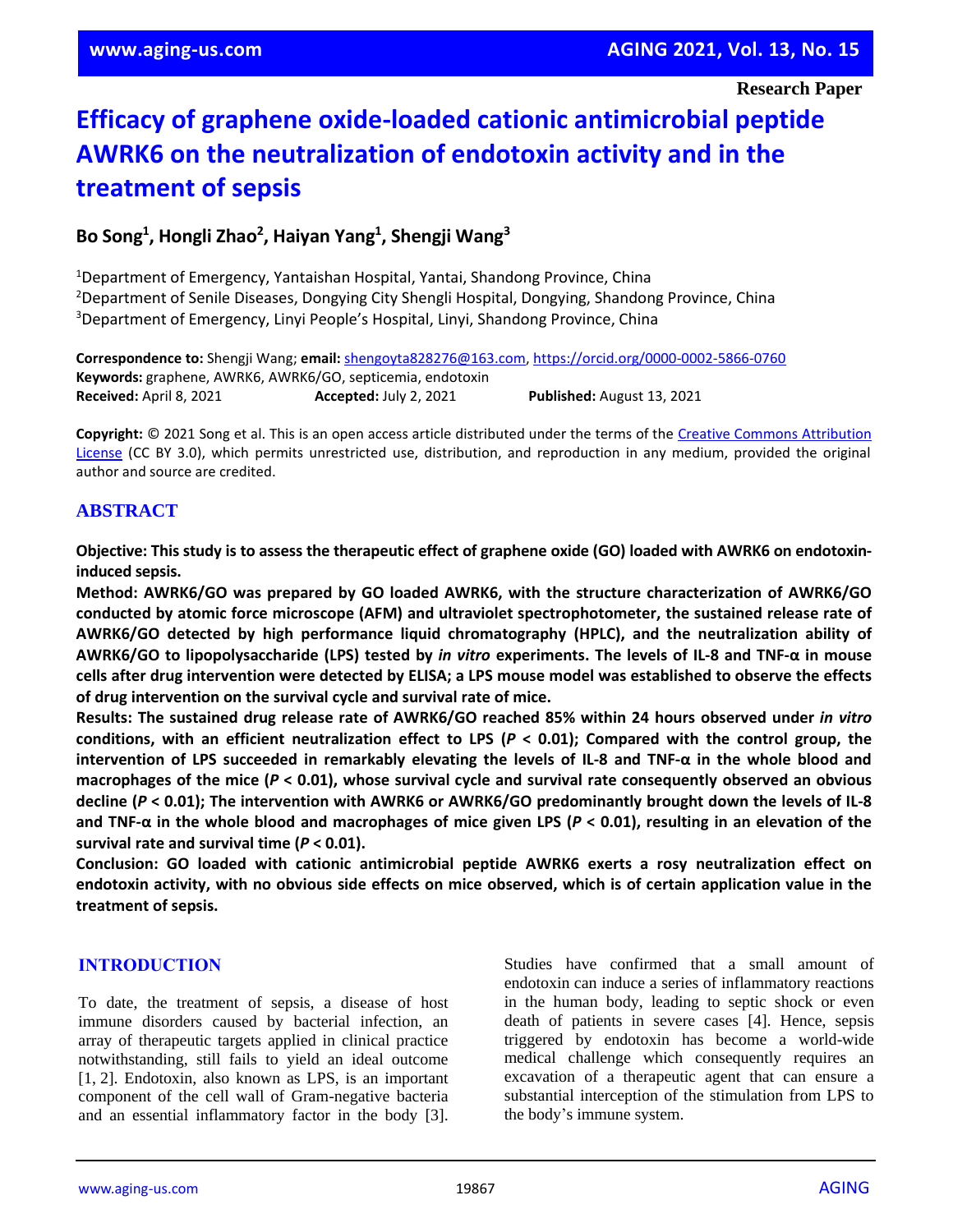Antibacterial peptides, a key part of the body's immune defense with disadvantages to the drug-resistance of pathogenic bacteria, can eliminate the pathogens by the disruption of the cell membrane in direct interaction and the regulation with the host immune system [5, 6]. Recent studies have shown that antimicrobial peptides intervention, long appreciated by its excellent antiinflammatory effects on the substantial inhibition of endotoxin activity in bacteria extermination and its efficacy of diminishing the production of proinflammatory cytokines by inhibiting the activation of monocytes and macrophages [7, 8], has therefore become a promising antimicrobial strategy in clinical practice. AWRK6 (SWVGKHGKKFGLKKHKKH) is a new type of cationic antibacterial peptide, which is transformed from the antibacterial peptide dybowskin-2CDYa (SAVGRHGRRFGLRKHRKH) with strong antibacterial activity [9]. Graphene, the thinnest nanomaterial with only one atom thickness, is the basic unit of many nanomaterials [10]. It has been proven by in-depth research to have a wide range of applications in many fields such as medicine and chemical engineering [11]. GO exerts a tremendous fascination on the academia with its excellent biocompatibility, a stable dispersity in an aqueous solution, and a large specific surface area that can be used to load small molecule drugs [12, 13]. To elevate the inhibition effect of AWRK6 on LPS, this study

focuses on graphene nanoparticles loaded with AWRK6, and evaluates its effect in neutralizing endotoxin activity and treating sepsis, with an aim to provide a reference for the treatment of sepsis in the clinic.

#### **RESULTS**

#### **Structural characterization of AWRK6/GO**

The AWRK6/GO AFM characterization, UV characterization, and drug release rate changes were shown in Figure 1A–1D. Closer inspection of Figure 1 presented a remarkable sustained release rate of AWRK6/GO 85% within 22 hours. Meanwhile, we identified the half-life of AWRK6/GO was 720 minutes.

#### **The inhibitory effect of AWRK6/GO on LPS activity**  *in vitro*

The results from Figure 2 showed that compared with the LPS control group, the LPS concentration in the GO group observed no obvious changes  $(P > 0.05)$ , while the LPS concentration in the AWRK6 or AWRK6/GO group obtained an apparent decrease  $(P < 0.01)$ , in which a greater fall of the LPS level in the AWRK6/GO group was found  $(P < 0.01)$ .



**Figure 1. AWRK6/GO characterization and drug release rate (A–D).** Note: (**A**) AWRK6/GO sample; (**B**) AWRK6/GO.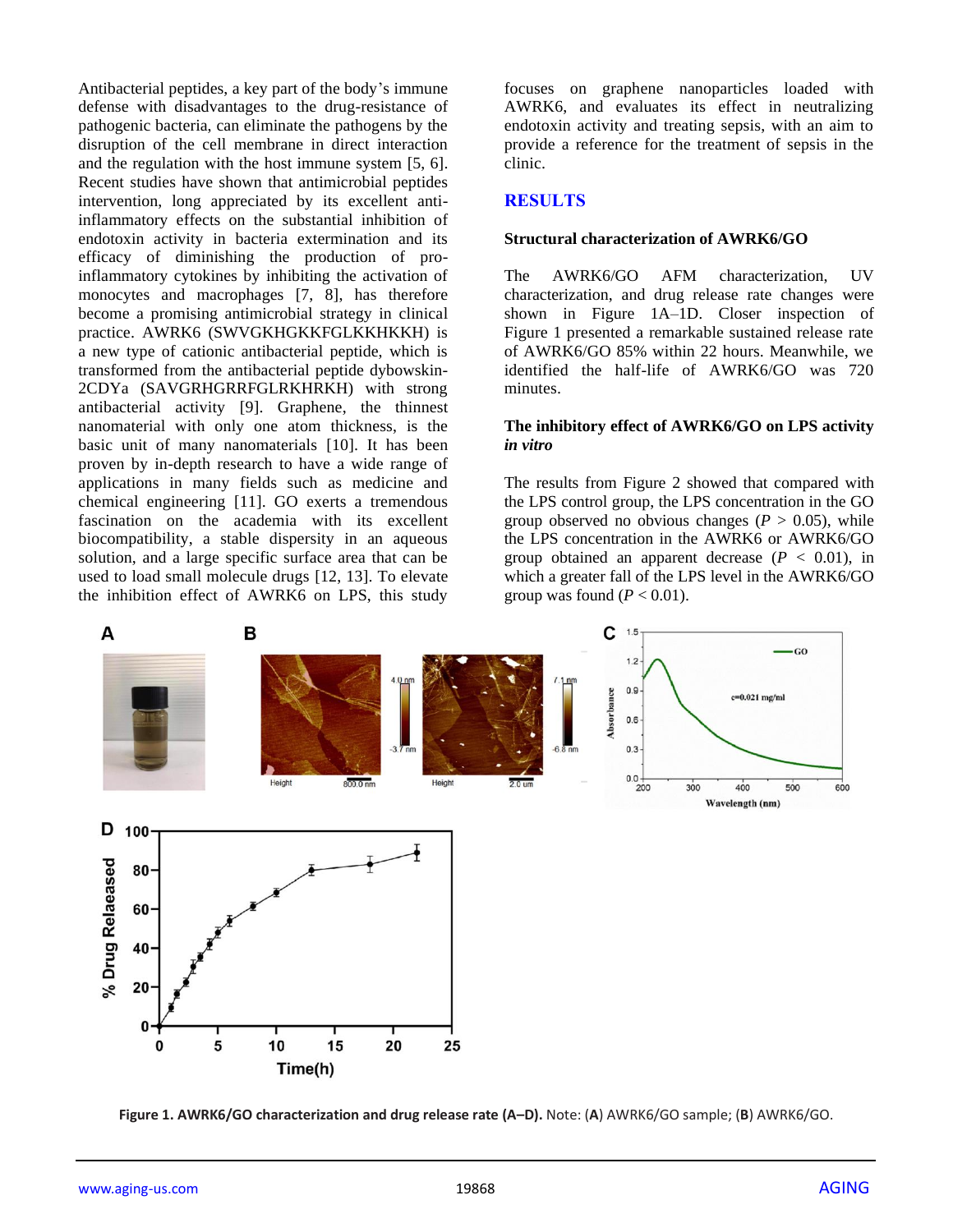#### **The effect of AWRK6/GO intervention on the levels of inflammatory factors in the whole blood and macrophages of LPS mice**

The results in Figure 3A, 3B showed that compared with the control group, the serum levels of inflammatory factors IL-8 and TNF- $\alpha$  in the mice treated with LPS were notably increased  $(P < 0.01)$ ; By contrast to the LPS control group, no evidence of apparent changes in the serum levels of IL-8 and TNF- $\alpha$  in the GO group was detected ( $P > 0.05$ ). AWRK6 or AWRK6/GO yielded a markedly decline of the serum levels of IL-8 and TNF- $\alpha$ in mice  $(P < 0.01)$ , in which AWRK6/GO garnered a more prominent result  $(P < 0.01)$ .

## **The effect of AWRK6/GO intervention on the prognosis and survival of LPS mice**

All mice were injected with a lethal dose of 0.5 mL of LPS (50 mg/kg). In the LPS control group, all mice died within 40 hours compared with the 56 hours of the GO intervention group. However, the group with AWRK6 or AWRK6/GO intervention successfully extended the survival time to over 168 hours. In comparison with mice in the LPS control group, no significant changes were detected in terms of the survival period and survival rate of the mice treated with GO ( $P > 0.05$ ), while the AWRK6 or AWRK6/GO yielded a desirable outcome regarding the long-term survival rate and



**Figure 2. Inhibitory effect of AWRK6/GO on LPS activity in** *in vitro* **experiments.**



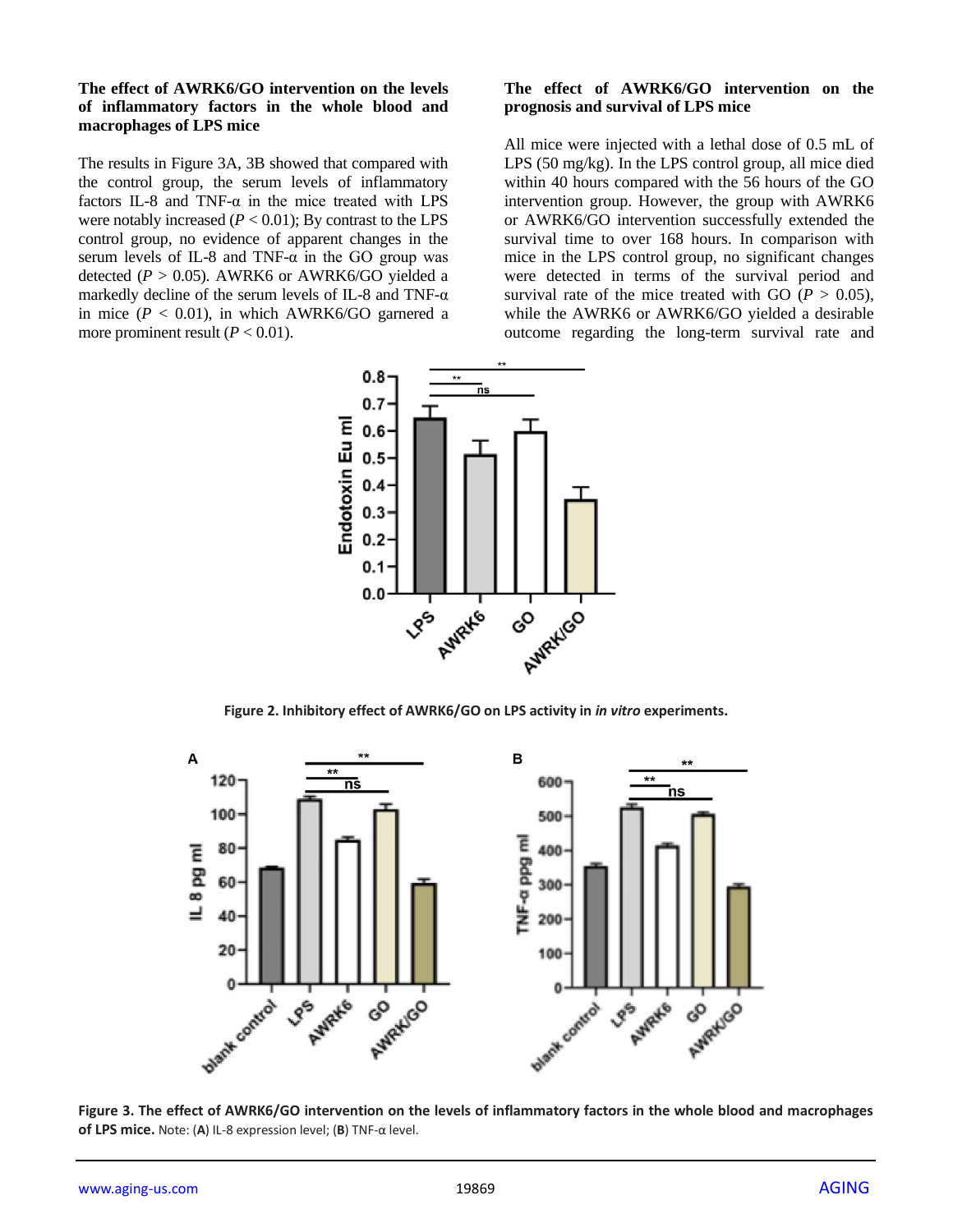survival rate of the mice  $(P < 0.01)$ , in which AWRK6/GO witnessed a greater increase than AWRK6 (*P* < 0.01). See Figure 4.

#### **The effect of AWRK6/GO on the activity of liver cells, spleen cells and macrophages in LPS mice**

The results in Figure 5A–5C showed that compared with the control group, 10, 20 and 30 μg/mL AWRK6/GO exerted no significant inhibitory effect on the activity of mouse liver cells and lymphocytes  $(P > 0.05)$ , while the activity of macrophages was suppressed when the AWRK6/GO concentration reached to 40 μg/mL  $(P < 0.05)$ .

#### **The effect of AWRK6/GO on mouse organs and tissues**

The effects of AWRK6/GO on mouse heart, liver, spleen, lung and kidney tissues were shown in Figure 6A–6E, which was indicative of a rather hidden toxic effects of AWRK6/GO on the organs of mice  $(P > 0.05)$ .



## Survival Function

**Figure 4. The effect of AWRK6/GO intervention on the prognosis and survival of LPS mice.**



**Figure 5. The effect of AWRK6/GO intervention on the activity of liver cells, spleen cells and macrophages in mice.** Note: (**A**) Liver cell activity; (**B**) Spleen cell activity; (**C**) Macrophage activity.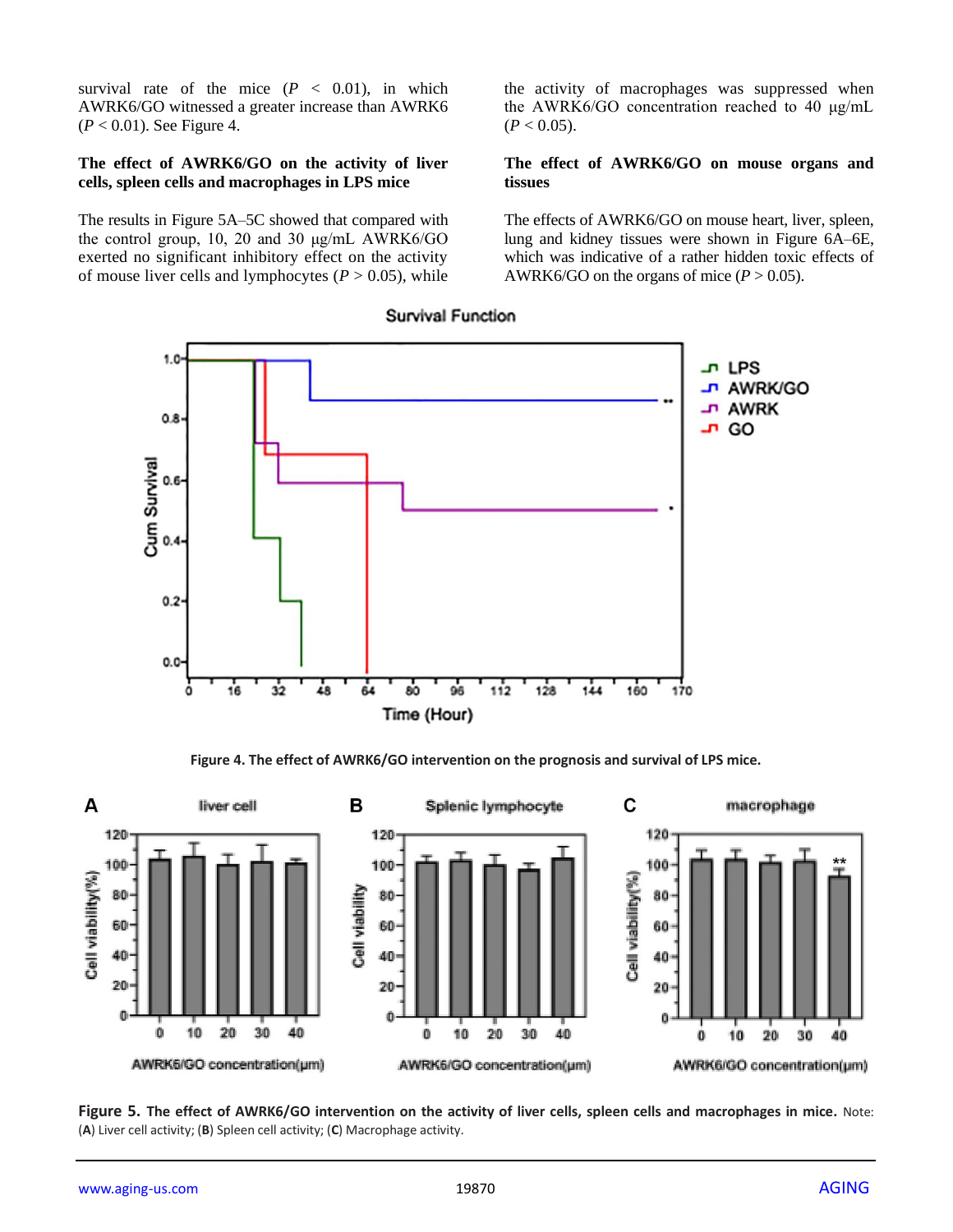## **DISCUSSION**

As one of the perilous diseases usually induced by bacterial infection, sepsis invariably gives rise to fever, joint swelling and pain, and systemic inflammation [14]. Endotoxin is one of the key substances that leads to the patient's immune response by bacteria through invading macrophages and neutrophils, which is considered as one of the major causes of sepsis [15]. Studies have found that the binding of LPS and the TLR4 protein on the cell surface may induce cells to produce a large number of inflammatory factors [16]. At present, antibiotics are often used clinically to inhibit bacteria in patients with sepsis, though its neutralization effect on endotoxin toxicity were rather concealed [17]. That a predominant neutralization effect of AWRK6 antimicrobial peptides on the toxicity of LPS is able to mitigate the inflammatory response of cells triggered by LPS has also been reported. AWRK6 is a new type of cationic antibacterial peptide, possessing an α-helical structure and an affinity for LPS [18]. This study targeted the therapeutic effect of AWRK6 on LPSinduced sepsis, and evaluated the application value of GO-loaded AWRK6 in the treatment of sepsis.

GO is a new type of active material that contains a large number of oxygen-containing functional groups, characterized by a positive biological activity, an excellent hydrophilicity and a stable dispersity in water, which is widely used in the chemical and medical areas [19]. Biodistribution analysis revealed that GO presented in mice brain, spleen, liver, kidney and bone marrow within a month after injection [20]. Eventually, GO materials were mostly excreted through urinary system, whereas a small portion of GO would be sequestered by spleen [21, 22]. However, no detectable pathological consequences in the spleen were found to be caused by this GO accumulation [22]. In addition, analyses using both bright-field TEM coupled with electron diffraction and Raman spectroscopy spotted *in vivo* intracellular biodegradation of GO, and the spectral features of GO crystals barely existed in spleen nine months after injection [22]. Meanwhile, GO is widely used in human. For example, it has been reported that Graphene and GO enhance ROS accumulation in human skin keratinocytes [23]. GO nanoplatelets improve anti-cancer effect of cisplatin on human lung cancer cells [24]. It has been found GO induces anti-angiogenic impact of GO in primary human endothelial cells [25].

It was found in this study that AWRK6/GO was more competent in the suppression of LPS activity in an *in vitro* environment than AWRK6, while LPS was barely affected by GO. A larger specific surface area enables GO to strongly absorb substances with a small molecular weight, indicating no evident inhibitory effect on LPS by GO. Compared with AWRK6, GO in AWRK6/GO elevates the drug's loading capacity, which further enhances the inhibitory effect of AWRK6 on LPS activity by increasing the possibility of interaction between AWRK6 and LPS. Several studies determined that GO could be engulfed by multiple cell types such as macrophages, natural killer cells and so on [26, 27]. GO could serve as an antioxidant to impair intracellular ROS accumulation, and attenuate



**Figure 6. The effect of AWRK6/GO on mouse organs and tissues.** Note: (**A**) Heart; (**B**) Liver; (**C**) Spleen; (**D**) Kidney; (**E**) Kidney.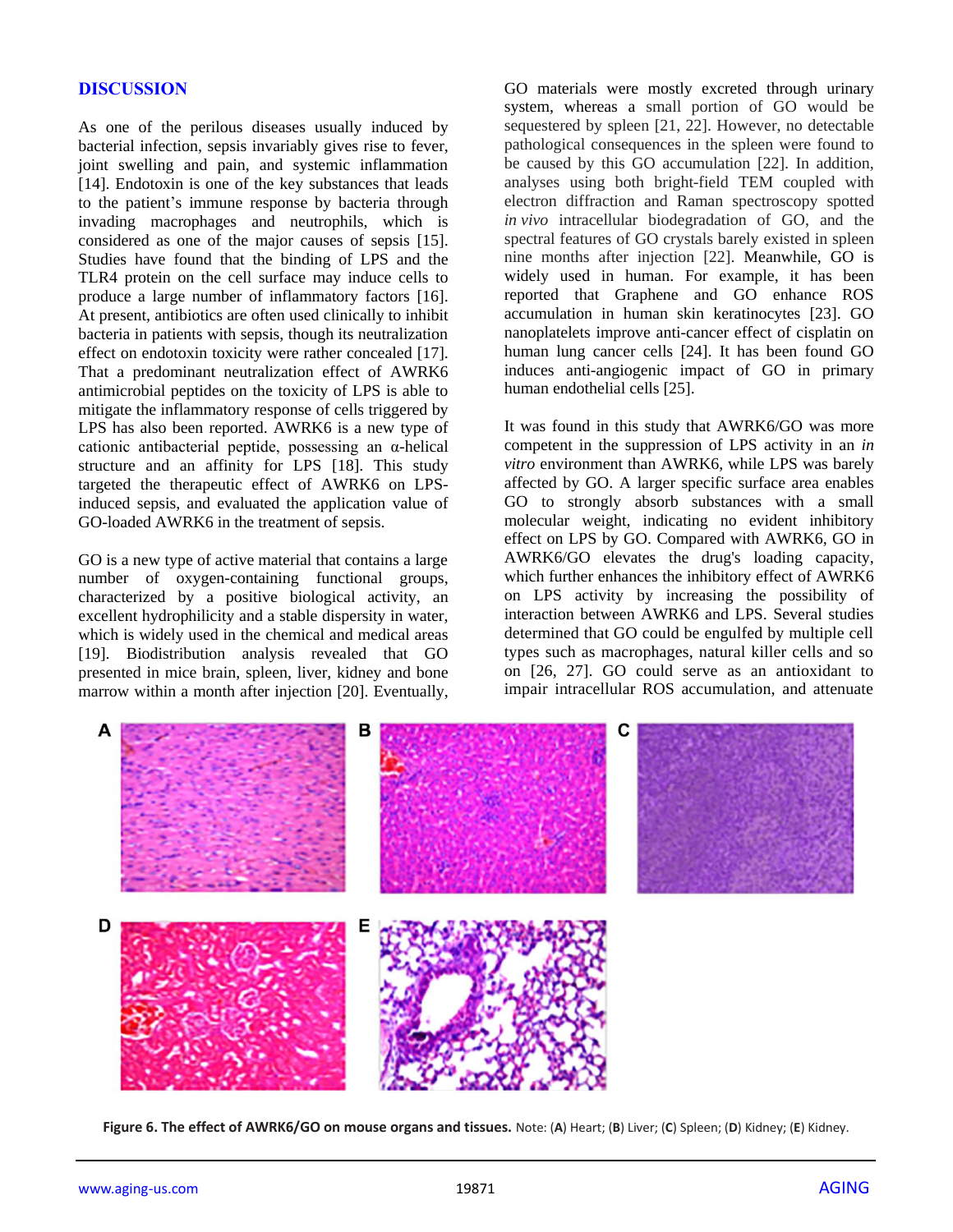inflammatory polarization to type II macrophages [26]. Another study suggested that nanoformulated GO could stimulate neutrophile activation via inducing ROS formation [28]. On the other hand, Chen and colleagues reported no obvious cytotoxicity or significant cellular uptake of GO in A549 lung cancer cells at low dose, while higher dose of GO induced oxidative stress and slightly impaired the cell viabilities [29]. These data demonstrated that the diverse doses and functionalization notably altered the internalization and effects of GO on various cell types. Our data suggested that only high dose of AWRK6/GO cause slightly retarded viability of macrophage, yet the internalization of AWRK6/GO by macrophage, leukocytes and normal liver cells, as the inflammatory response still need to be explored in future studies. Moreover, the pharmacokinetics (PK) and pharmacodynamics (PD) of GO were widely studied by previous studies. For example, Zhang et al., reported that the GO shows a long blood circulation time (half-time  $5.3 \pm 1.2$  h) [30]. The presence of GO in bladder gradually increases within 1 hour after injection and reached the maximum concentration after 6 hours [31]. Li and colleagues compared the retention of GO and GO-PEG, and found that GO particles retained partially in lung and mostly in liver and spleen, while PEG coating improves the biocompatibility of GO, decreasing its retention in liver, lung, and spleen. Yet both GO and GO-PEG were still detectable 3 months after injection [32]. We will analyze the PK and PD of GO in our system in future investigations.

Sepsis is an inflammatory reaction that affects the patient's systemic organs. A small amount of endotoxin can trigger a significant increase in the level of inflammatory factors in the body as it is highly sensitive to bacterial endotoxins [14]. IL-8 and TNF-α, produced by monocytes-macrophages, can promote the body's inflammatory response and reflect the degree of inflammation, which are considered as vital indicators for the diagnosis of sepsis [33, 34]. Corresponding results discovered in this study that after LPS induction, the levels of IL-8 and TNF-α in mouse whole blood and macrophages observed a sharp rise with LPS induction but a notable decline after intervention with AWRK6 or AWRK6/GO. Moreover, prior studies proved that AWRK6 can significantly improve the levels of IL-8 and TNF- $\alpha$  in LPS mice, and inhibit body inflammation [34]. Extended results in this study confirmed that in comparison with AWRK6, AWRK6/GO prominently drove down the level of inflammation in mouse whole blood and macrophages, suggesting that AWRK6/GO can optimize the inflammatory response in mice by elevating the ability to neutralize LPS. Moreover, HMGB1 is a nuclear protein that could be released by macrophages at late phase of LPS-caused inflammatory

response [35]. In this work, we detected the early inflammatory response under LPS induction, which was represented by the levels of IL-8 and TNF-α. The HMGB1 levels released to blood system or in tissues at later phase was not detected, and would be discussed in future study.

In this study, mice were injected with 50 mg/kg of LPS, and then AWRK6 or AWRK6/GO was used to evaluate the application value of AWRK6/GO in the treatment of sepsis. The results showed that compared with LPS control mice, both AWRK6 and AWRK6/GO garnered a favorable outcome in ameliorating the survival time and survival rate of LPS mice. It has been stated by Jin et al. [36] that AWRK6 has a protective bearing on LPS-induced liver cells in mice, and can inhibit the liver cell apoptosis induced by LPS in mice by participating in the regulation of the intracellular MAPK signaling pathway. That the improvement of drug efficacy was achieved by the loading of GO that has a low toxicity has been reported [37]. Zhang et al. [38] confirmed that the GO-loaded pro-apoptotic polypeptide drug delivery system effectively inhibit the proliferation of cancer cells. Similar results were reported in this study that AWRK6/GO was more efficient and effective with regard to the amelioration of the survival time and survival rate of LPS mice than AWRK6. Vivo experiments displayed a survival rate of mice as high as 90% in the AWRK6/GO group seven days after the injection of AWRK6/GO, which was apparently higher than those of other groups, indicating a strong neutralization effect of AWRK6/GO on LPS and an elevation of inhibitory effect of AWRK6 on LPS activity *in vivo*.

In conclusion, the AWRK6/GO complex formed by loading AWRK6 with GO can remarkably enhance the inhibitory effect of AWRK6 on LPS toxicity, prolong the life cycle of LPS mice, and elevate the survival rate of LPS mice with good biological safety.

# **MATERIALS AND METHODS**

# **Preparation of GO**

Preparation: Added concentrated sulfuric acid into the graphene, fully stirred, slowly added potassium permanganate, fully stirred for 20 minutes, and continued stirring in a 35°C constant temperature water bath until the solution turned green; moved the solution from the 35°C water bath to the ice water bath, continued stirring till purple red smoke appeared, then continue stirring for another 30 minutes. Subsequently, added 4 times the volume of cold water to the solution, continued stirring until the solution turned brown, and added cold water again until the foam disappeared and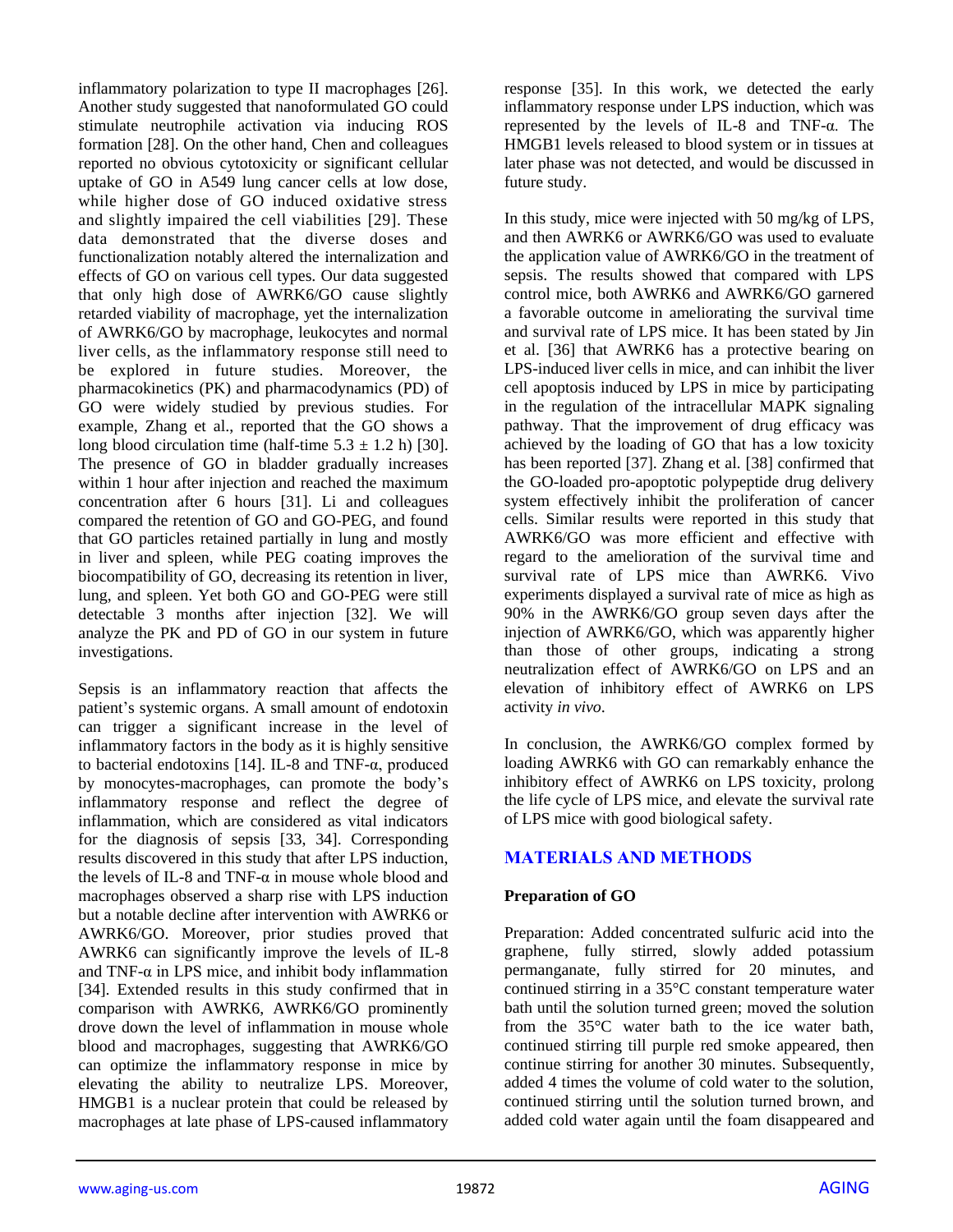the solution turned orange-yellow. Rinsed the precipitate with 10% HCL, water and absolute ethanol, and stripped the graphene oxide into GO by the ultrasonic dispersion method and dried.

## **Preparation and characterization of AWRK6/GO**

Added 3 mg of GO into 20 mL of AWRK6 solution (20 mg/L) for a 160-minute reaction in a 30°C water bath shaker (130 revolutions/min). used hydrochloric acid and sodium hydroxide solution to adjust the pH value of the AWRK6 solution, filtered with a 0.45 μm water phase filter, and dissolved AWRK6/GO with methanol.

Characterization of AWRK6/GO: AWRK6/GO was characterized by AFM and ultraviolet-visible spectrophotometer.

# **Drug release**

The dialysis bag method was used to investigate the drug release rate *in vitro*. The GO nanoparticle solution loaded with AWRK6 was placed in 1 mL of PBS (pH 7.4 or pH 5.0) containing 0.1% Tween 80, put in a dialysis bag after it fully dispersed, and placed in a centrifugal tube containing 30 mL of the corresponding release medium. A vitro release test was performed in the shaker with 37°C and 100 rpm. 200 μL of release medium were taken after 0.5, 1, 2, 3, 4, 6, 8, 12, 24, and 48 h, and an equal volume of fresh release medium was supplemented. The drug concentration in the release medium was determined by HPLC, and the cumulative release amount was calculated.

Chromatographic conditions: Diamonsil C18 (250 mm  $\times$  4.6 mm, 5.0 µm) chromatographic column was used to detect the solution, with a column temperature of 30°C; the volume ratio of mobile phase acetonitrilewater solution was 30 to 70; the volume flow was 1 mL/min; UV detection wavelength was 306 nm; sample volume was 10 uL; detection time was 15 min. AWRK6 retention time was 5.2–7.5 min. The formula for calculating drug loading and encapsulation efficiency (LC) was as follows:

$$
EE\% = Wt/Ws \times 100\%
$$
  
LC\% = Wt/Wo \times 100\%

Note: Wt: the mass of AWRK6 contained in the nanoparticles; Wo: the initial dose of AWRK6; Ws: the total mass of the lyophilized nanoparticles.

## **Neutralization of endotoxin by AWRK6/GO** *in vitro*

According to the treatment method, the 96-well plate with 10 μL LPS (final concentration 0.2 ng/mL) added *in vitro* was divided into LPS group, AWRK6 (20 μg/mL) group, GO (20 μg/mL) group and  $AWRK6/GO$ (20 μg) /mL) group. 10 μL of the corresponding drug according to the group was added and incubated at 37°C for 30 min. An ELISA kit was employed to detect the residual LPS content in the plate.

## **Detection of IL-8 levels in whole blood of mice**

The ELISA method was used to detect the levels of IL-8 (SEKM-0046, Solarbio, China) and TNF-α (PT512, Beyotime, China) in the whole blood of mice. The blood from the heart of LPS mice in a heparinized tube was collected, 200 μL of heparinized mouse blood was added to a 96-well plate containing 25 μL LPS (final concentration 5 ng/mL), and 25 μL AWRK6 (20 μg/mL), GO (20 μg/mL) and AWRK6/GO (20 μg/mL) were added and incubated at 37°C for 24 hours and centrifuged at 1200 rmp/min for 8 minutes. The upper layer of plasma was analyzed by ELISA for the inflammatory factor IL- 8 levels. The animal study was reviewed and approved by Linyi People's Hospital.

## **Detection of TNF-α level in mouse macrophages**

The ELISA method was used to detect the level of TNF-α in mouse peritoneal macrophages. The macrophages were inoculated in a 96-well plate at  $2 \times 105$  cells/well, and 25 μL of AWRK6 (20 μg/mL), GO (20 μg/mL) and AWRK6/GO (20 μg/mL) and 25 μL LPS (final concentration 5 ng/mL) were added and incubated in a constant temperature incubator at 37°C for 6 hours; The ELISA method was used to detect the content of TNF-α in cells (PT512, Beyotime, China).

#### **Observation of the effect of AWRK6/GO on the survival rate of LPS mice**

Construction of a mouse model of endotoxin sepsis: 0.5 mL of LPS with a concentration of 50 mg/kg was injected intraperitoneally into mice to construct a mouse model. LPS mice were randomly divided into LPS control group, AWRK6 group, GO group and AWRK6/GO group. The AWRK6, GO and AWRK6/GO groups were injected with AWRK6, GO or AWRK6/GO at 10 mg/kg, respectively. The survival status of the mice was recorded every 8 hours, and the observation was continued for 7 days.

## **Biosafety evaluation of AWRK6/GO**

The toxicity of AWRK6/GO in the liver cells, splenic lymphocytes and peritoneal macrophages of mice was determined by CCK-8 test. Mice hepatocytes, spleen lymphocytes and peritoneal macrophages  $(1 \times 10^4)$ cells/well) in the logarithmic growth phase were planted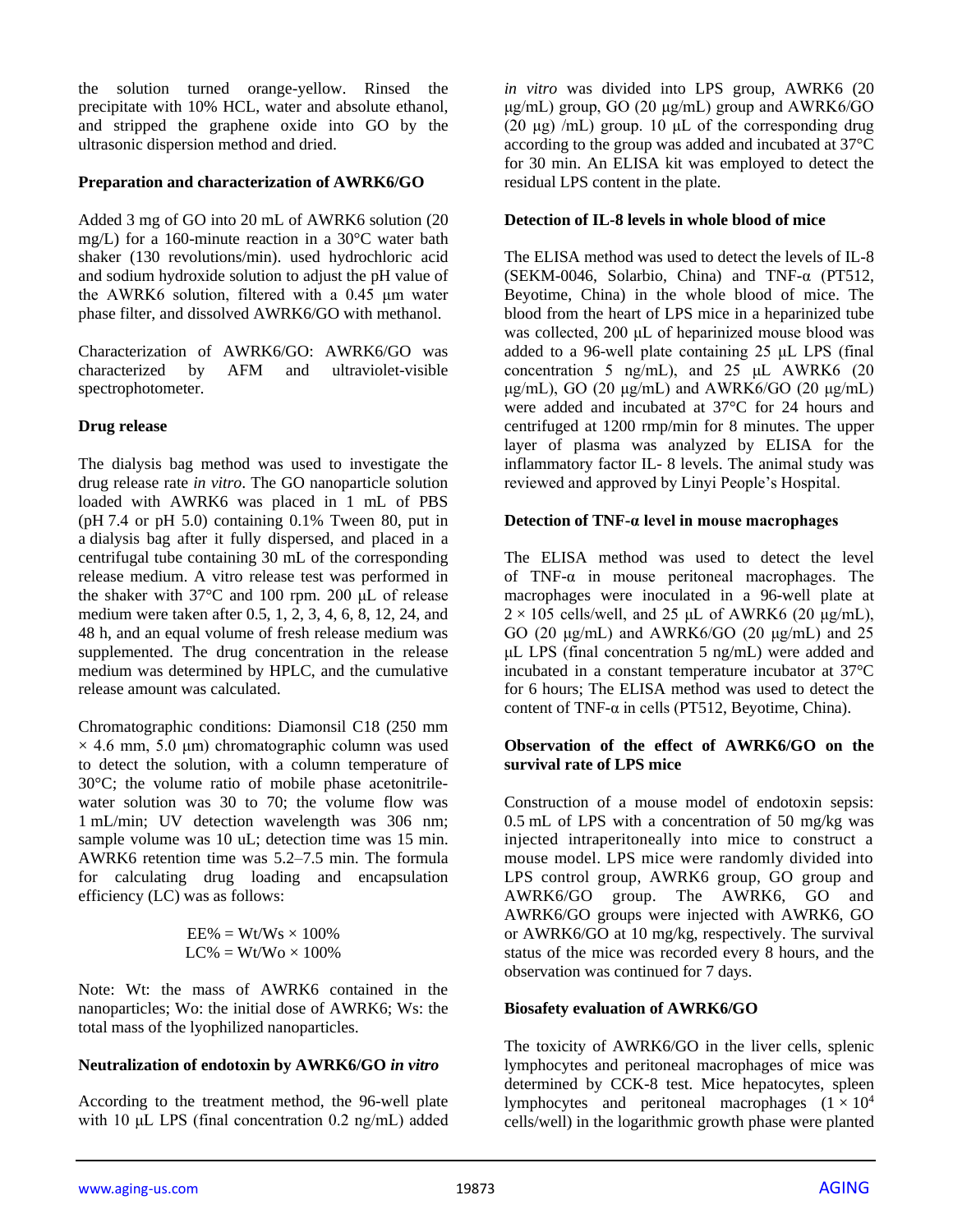in 96-well plates, and AWRK6/GO (20 μg/mL) was added with concentrations of 10, 20, 30, 40 μM. After 24 hours, 10 μL of CCK-8 reaction solution was added to each well, and incubated in a constant temperature incubator for 4 hours. The absorbance at 450 nm on the microplate reader was detected.

The visceral tissues of mice injected with the drug AWRK6/GO for 20 days were examined by immunohistochemistry, and the pathological changes of the mice's organs were observed. Immunohistochemical method: Mice injected with different drugs into the abdominal cavity were killed by cervical dislocation, and the heart, liver, spleen, lung and kidney tissues were collected. The tissues of mice were rinsed with PBS solution of pH 7.4, placed in 10% neutral formalin solution, and fixed at 25°C for 24 hours; the tissue samples were dehydrated by gradient concentration of ethanol, placed in xylene for 20 minutes until it became transparent, and embedded in paraffin at 60°C for 2 hours. The paraffin-embedded tissues were cut into sections with a thickness of 5 μm, extended in a 42°C water bath until they became transparent, loaded on a glass slide, heated an oven at 75°C for 1 hour and dewaxed with xylene till they became transparent; 100%, 95%, and 85% gradient concentration of ethanol was used for rehydration; hematoxylin was added dropwise onto the section for nuclear staining for 10 min, and rinsed with distilled water. After the sections were differentiated in hydrochloric acid-ethanol solution for 30s, they were rinsed again with distilled water and placed in 1% ammonia water to return to blue for 30 minutes; the sections were stained with 0.5% eosin staining solution for 3 minutes, rinsed with distilled water, dehydrated with 85%, 95% and 100% ethanol in sequence, and dealcoholized in xylene; neutral balsam was used for mounting.

## **Cell lines**

Mouse peritoneal macrophages were isolated from C57BL/6 mice aged 6 to 8 weeks. In short, sterile 3% thioglycollate medium (1 ml) was intraperitoneally injected after a 4-day prelavage with 10 mL PBS, the macrophages were then elicited by thioglycolate. Mouse hepatocytes and spleen lymphocytes were obtained following a reported protocol [39]. All cells were maintained in RPMI-1640 medium added with 10% FBS (Hyclone, USA), 100 U/mL penicillin and 100 U/mL streptomycin (Sigma, USA), and cultured in a humidified  $37^{\circ}$ C incubator filled with 5% CO<sub>2</sub>.

## **Data analysis**

The experiments involved in this study were carried out independently three times, and the data obtained were

processed by SPSS 20.0 and graphed by GraphPad Prism 7. The measurement data were analyzed by variance analysis. A *t*-test was used for the difference between the two groups, and Bonferroni test was for the difference between multiple groups, recorded as the mean  $\pm$  standard deviation. A difference was considered statistically significant when a *p* value was less than 0.05.

# **AUTHOR CONTRIBUTIONS**

Bo Song and Hongli Zhao contributed to the study design, performed experiments and reviewed the manuscript. Haiyan Yang analyzed the data and writing of the manuscript. Shengji Wang contributed to the data collection, data interpretation and manuscript writing. All authors read and approved the final manuscript.

# **CONFLICTS OF INTEREST**

The authors declare that the research was conducted in the absence of any commercial or financial relationships that could be construed as a potential conflict of interest.

## **FUNDING**

This study was supported by Linyi People's Hospital.

## **REFERENCES**

1. Cheng CG, Chien WC, Lin HC, Lin HC, Chung CH, Cheng CA. Hearing impairment in young and middle-aged septicemia survivors. Medicine (Baltimore). 2020; 99:e21050. <https://doi.org/10.1097/MD.0000000000021050>

PMID[:32702847](https://pubmed.ncbi.nlm.nih.gov/32702847)

- 2. Alam MS, Pillai KK, Abdi SAH, Kapur P, Pillai PK, Nagarajan K. Adverse drug reaction monitoring during antimicrobial therapy for septicemia patients at a university hospital in New Delhi. Korean J Intern Med. 2018; 33:1203–09. <https://doi.org/10.3904/kjim.2016.001> PMID[:28874042](https://pubmed.ncbi.nlm.nih.gov/28874042)
- 3. Khan AU, Muhammad Khan A, Khan A, Shal B, Aziz A, Ahmed MN, Khan S. The newly synthesized compounds (NCHDH and NTHDH) attenuates LPSinduced septicemia and multi-organ failure via Nrf2/HO1 and HSP/TRVP1 signaling in mice. Chem Biol Interact. 2020; 329:109220. <https://doi.org/10.1016/j.cbi.2020.109220> PMID[:32763245](https://pubmed.ncbi.nlm.nih.gov/32763245)
- 4. Li L, Shu MQ, Chen J. CYLD deficiency exacerbates lipopolysaccharide (LPS)-induced pyroptosis in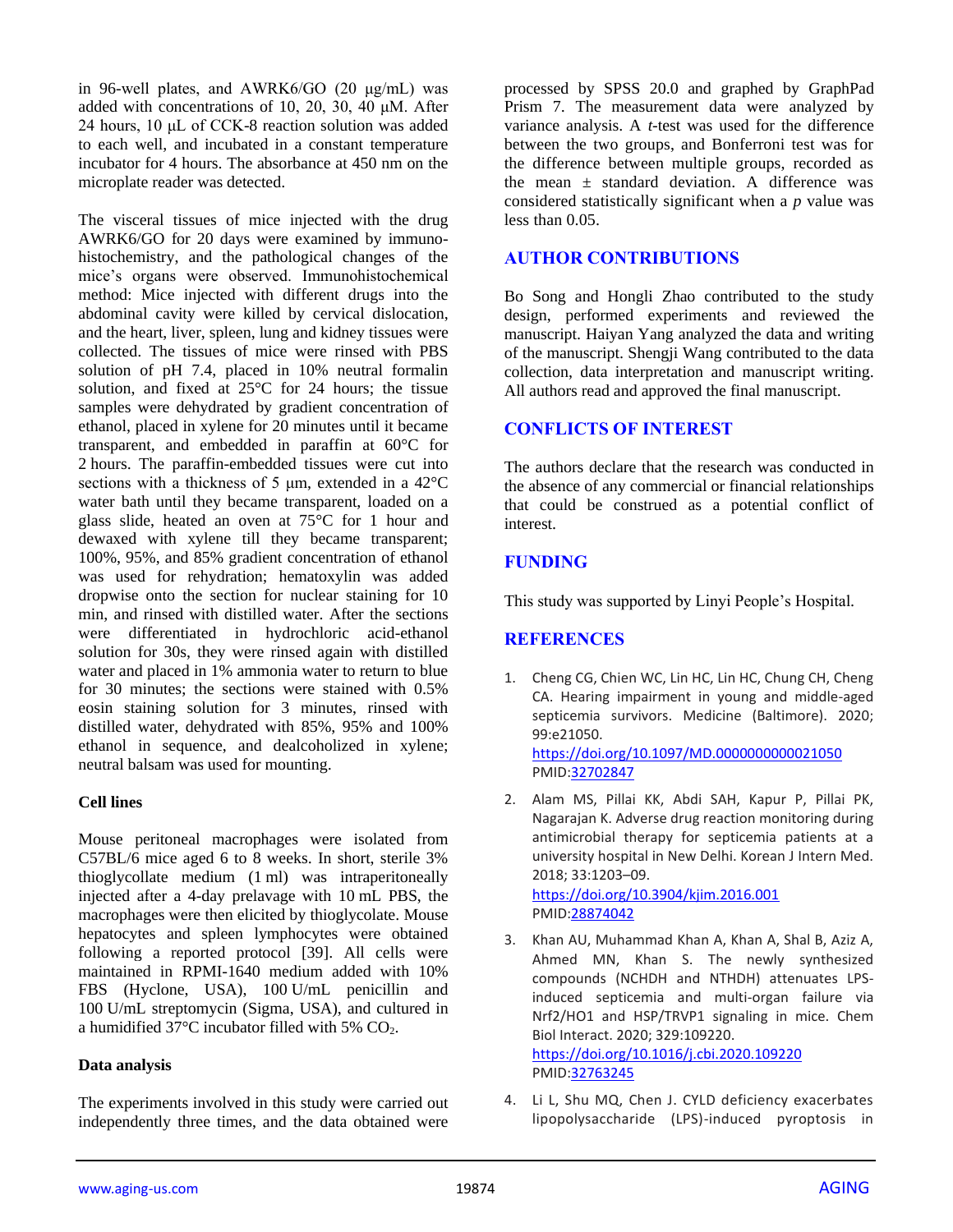astrocytes of mice with sepsis. Biochem Biophys Res Commun. 2019; 514:1066–73. <https://doi.org/10.1016/j.bbrc.2019.05.033> PMID[:31097224](https://pubmed.ncbi.nlm.nih.gov/31097224)

- 5. Kimura M, Kosuge K, Ko Y, Kurosaki N, Tagawa N, Kato I, Uchida Y. Potent Antibacterial Activity of Synthetic Peptides Designed from Salusin-β and HIV-1 Tat(49-57). Chem Pharm Bull (Tokyo). 2020; 68:810–13. <https://doi.org/10.1248/cpb.c20-00209> PMID[:32448814](https://pubmed.ncbi.nlm.nih.gov/32448814)
- 6. Aldilla VR, Chen R, Martin AD, Marjo CE, Rich AM, Black DS, Thordarson P, Kumar N. Anthranilamidebased Short Peptides Self-Assembled Hydrogels as Antibacterial Agents. Sci Rep. 2020; 10:770. <https://doi.org/10.1038/s41598-019-57342-6> PMID[:31964927](https://pubmed.ncbi.nlm.nih.gov/31964927)
- 7. Su BC, Huang HN, Lin TW, Hsiao CD, Chen JY. Epinecidin-1 protects mice from LPS-induced endotoxemia and cecal ligation and puncture-induced polymicrobial sepsis. Biochim Biophys Acta Mol Basis Dis. 2017; 1863:3028–37. <https://doi.org/10.1016/j.bbadis.2017.08.032> PMID[:28882626](https://pubmed.ncbi.nlm.nih.gov/28882626)
- 8. Fisher AB, Dodia C, Chatterjee S, Feinstein SI. A Peptide Inhibitor of NADPH Oxidase (NOX2) Activation Markedly Decreases Mouse Lung Injury and Mortality Following Administration of Lipopolysaccharide (LPS). Int J Mol Sci. 2019; 20:2395. <https://doi.org/10.3390/ijms20102395> PMID[:31096551](https://pubmed.ncbi.nlm.nih.gov/31096551)
- 9. Zhang X, Gao S, Liu M, Wei N, Zhang Q, Li X, Niu X. Novel XTENylated AWRK6 analog with hypoglycemic activity, and anti-HSV-2 potential in combination with double shRNA. Life Sci. 2021; 274:119313.

<https://doi.org/10.1016/j.lfs.2021.119313> PMID[:33667511](https://pubmed.ncbi.nlm.nih.gov/33667511)

10. Mahmoudi E, Azizkhani S, Mohammad AW, Ng LY, Benamor A, Ang WL, Ba-Abbad M. Simultaneous removal of Congo red and cadmium(II) from aqueous solutions using graphene oxide-silica composite as a multifunctional adsorbent. J Environ Sci (China). 2020; 98:151–60.

<https://doi.org/10.1016/j.jes.2020.05.013> PMID[:33097147](https://pubmed.ncbi.nlm.nih.gov/33097147)

11. Wong SHM, Lim SS, Tiong TJ, Show PL, Zaid HFM, Loh HS. Preliminary *In Vitro* Evaluation of Chitosan-Graphene Oxide Scaffolds on Osteoblastic Adhesion, Proliferation, and Early Differentiation. Int J Mol Sci. 2020; 21:5202. <https://doi.org/10.3390/ijms21155202>

PMID[:32708043](https://pubmed.ncbi.nlm.nih.gov/32708043)

- 12. Chen S, Shi M, Xu Q, Xu J, Duan X, Gao Y, Lu L, Gao F, Wang X, Yu Y. Ti<sub>3</sub>C<sub>2</sub>T<sub>x</sub>MXene/nitrogen-doped reduced graphene oxide composite: a high-performance electrochemical sensing platform for adrenaline detection. Nanotechnology. 2021; 32:265501. <https://doi.org/10.1088/1361-6528/abef94> PMID[:33730698](https://pubmed.ncbi.nlm.nih.gov/33730698)
- 13. Liu C, Luo X. Potential molecular and graphene oxide chelators to dissolve amyloid-β plaques in Alzheimer's disease: a density functional theory study. J Mater Chem B. 2021; 9:2736–46. <https://doi.org/10.1039/d0tb02985h> PMID[:33688880](https://pubmed.ncbi.nlm.nih.gov/33688880)
- 14. Pfalzgraff A, Heinbockel L, Su Q, Brandenburg K, Weindl G. Synthetic anti-endotoxin peptides inhibit cytoplasmic LPS-mediated responses. Biochem Pharmacol. 2017; 140:64–72. <https://doi.org/10.1016/j.bcp.2017.05.015> PMID[:28539262](https://pubmed.ncbi.nlm.nih.gov/28539262)
- 15. Watts BA 3rd, Tamayo E, Sherwood ER, Good DW. Monophosphoryl lipid A pretreatment suppresses sepsis- and LPS-induced proinflammatory cytokine production in the medullary thick ascending limb. Am J Physiol Renal Physiol. 2020; 319:F8–18. <https://doi.org/10.1152/ajprenal.00178.2020> PMID[:32421349](https://pubmed.ncbi.nlm.nih.gov/32421349)
- 16. Pfalzgraff A, Correa W, Heinbockel L, Schromm AB, Lübow C, Gisch N, Martinez-de-Tejada G, Brandenburg K, Weindl G. LPS-neutralizing peptides reduce outer membrane vesicle-induced inflammatory responses. Biochim Biophys Acta Mol Cell Biol Lipids. 2019; 1864:1503–13.

<https://doi.org/10.1016/j.bbalip.2019.05.018> PMID[:31163264](https://pubmed.ncbi.nlm.nih.gov/31163264)

- 17. Nagaoka I, Tamura H, Reich J. Therapeutic Potential of Cathelicidin Peptide LL-37, an Antimicrobial Agent, in a Murine Sepsis Model. Int J Mol Sci. 2020; 21:5973. <https://doi.org/10.3390/ijms21175973> PMID[:32825174](https://pubmed.ncbi.nlm.nih.gov/32825174)
- 18. Wang Q, Jin L, Wang H, Tai S, Liu H, Zhang D. AWRK6, A Synthetic Cationic Peptide Derived from Antimicrobial Peptide Dybowskin-2CDYa, Inhibits Lipopolysaccharide-Induced Inflammatory Response. Int J Mol Sci. 2018; 19:600. <https://doi.org/10.3390/ijms19020600> PMID[:29463000](https://pubmed.ncbi.nlm.nih.gov/29463000)
- 19. Novodchuk I, Kayaharman M, Ausri IR, Karimi R, Tang XS, Goldthorpe IA, Abdel-Rahman E, Sanderson J, Bajcsy M, Yavuz M. An ultrasensitive heart-failure BNP biosensor using B/N co-doped graphene oxide gel FET. Biosens Bioelectron. 2021; 180:113114. <https://doi.org/10.1016/j.bios.2021.113114> PMID[:33676163](https://pubmed.ncbi.nlm.nih.gov/33676163)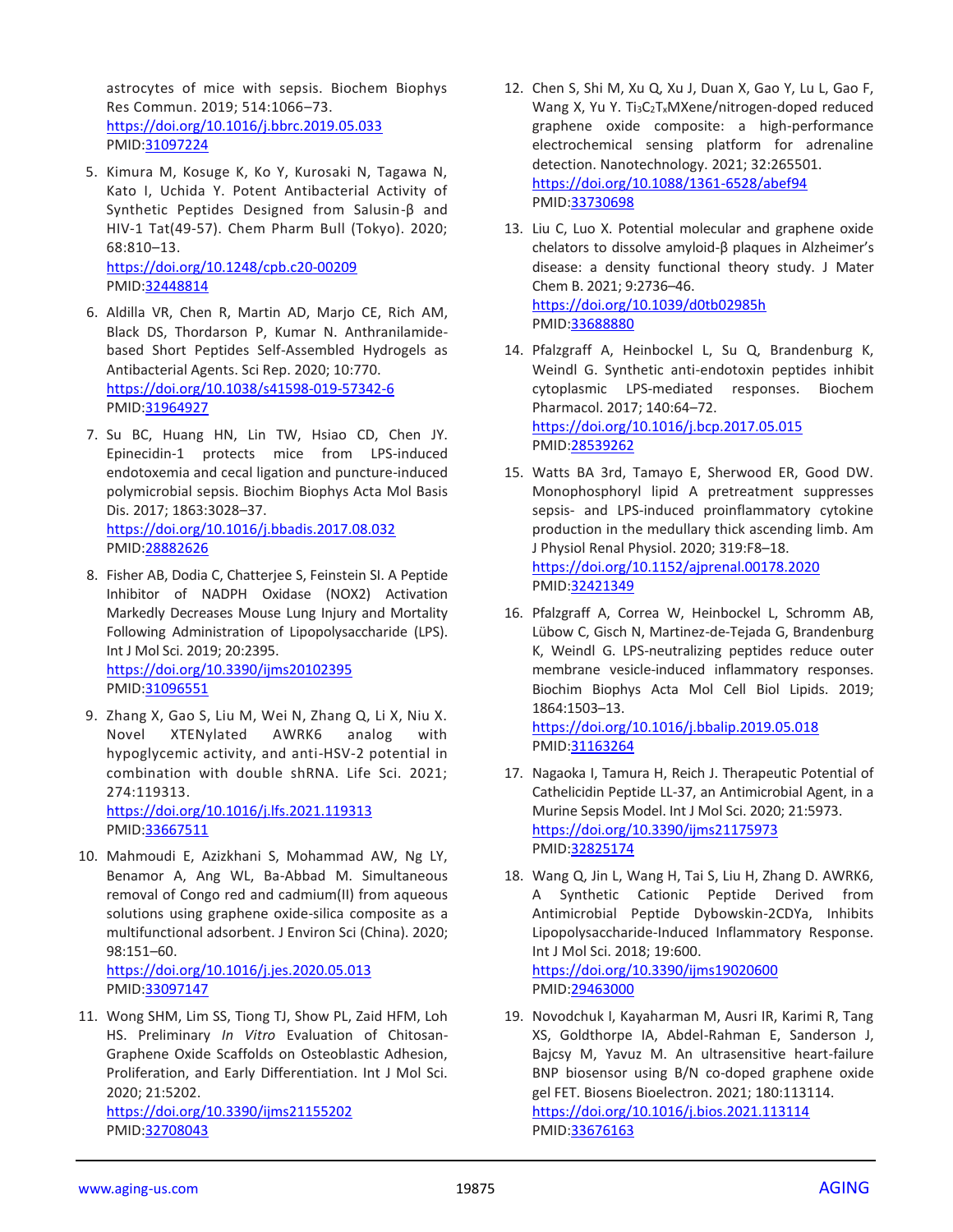- 20. Cherian RS, Anju S, Paul W, Sabareeswaran A, Mohanan PV. Organ distribution and biological compatibility of surface-functionalized reduced graphene oxide. Nanotechnology. 2020; 31:075303. <https://doi.org/10.1088/1361-6528/ab4bff> PMID[:31593929](https://pubmed.ncbi.nlm.nih.gov/31593929)
- 21. Jasim DA, Ménard-Moyon C, Bégin D, Bianco A, Kostarelos K. Tissue distribution and urinary excretion of intravenously administered chemically functionalized graphene oxide sheets. Chem Sci. 2015; 6:3952–64. <https://doi.org/10.1039/c5sc00114e> PMID[:28717461](https://pubmed.ncbi.nlm.nih.gov/28717461)
- 22. Newman L, Jasim DA, Prestat E, Lozano N, de Lazaro I, Nam Y, Assas BM, Pennock J, Haigh SJ, Bussy C, Kostarelos K. Splenic Capture and *In Vivo* Intracellular Biodegradation of Biological-Grade Graphene Oxide Sheets. ACS Nano. 2020; 14:10168–86. <https://doi.org/10.1021/acsnano.0c03438> PMID[:32658456](https://pubmed.ncbi.nlm.nih.gov/32658456)
- 23. Pelin M, Fusco L, Martín C, Sosa S, Frontiñán-Rubio J, González-Domínguez JM, Durán-Prado M, Vázquez E, Prato M, Tubaro A. Graphene and graphene oxide induce ROS production in human HaCaT skin keratinocytes: the role of xanthine oxidase and NADH dehydrogenase. Nanoscale. 2018; 10:11820–30. <https://doi.org/10.1039/c8nr02933d> PMID[:29920573](https://pubmed.ncbi.nlm.nih.gov/29920573)
- 24. Rosli NF, Fojtů M, Fisher AC, Pumera M. Graphene Oxide Nanoplatelets Potentiate Anticancer Effect of Cisplatin in Human Lung Cancer Cells. Langmuir. 2019; 35:3176–82. <https://doi.org/10.1021/acs.langmuir.8b03086> PMID[:30741550](https://pubmed.ncbi.nlm.nih.gov/30741550)
- 25. Cibecchini G, Veronesi M, Catelani T, Bandiera T, Guarnieri D, Pompa PP. Antiangiogenic Effect of Graphene Oxide in Primary Human Endothelial Cells. ACS Appl Mater Interfaces. 2020; 12:22507–18. <https://doi.org/10.1021/acsami.0c03404> PMID[:32255338](https://pubmed.ncbi.nlm.nih.gov/32255338)
- 26. Han J, Kim YS, Lim MY, Kim HY, Kong S, Kang M, Choo YW, Jun JH, Ryu S, Jeong HY, Park J, Jeong GJ, Lee JC, et al. Dual Roles of Graphene Oxide To Attenuate Inflammation and Elicit Timely Polarization of Macrophage Phenotypes for Cardiac Repair. ACS Nano. 2018; 12:1959–77. <https://doi.org/10.1021/acsnano.7b09107> PMID[:29397689](https://pubmed.ncbi.nlm.nih.gov/29397689)
- 27. Yan J, Chen L, Huang CC, Lung SC, Yang L, Wang WC, Lin PH, Suo G, Lin CH. Consecutive evaluation of graphene oxide and reduced graphene oxide nanoplatelets immunotoxicity on monocytes. Colloids Surf B Biointerfaces. 2017; 153:300–09.

<https://doi.org/10.1016/j.colsurfb.2017.02.036> PMID[:28285061](https://pubmed.ncbi.nlm.nih.gov/28285061)

- 28. Lu YJ, Wang YH, Sahu RS, Chen JP, Dash BS, Chung PJ, Yang HW, Chuang EY, Hwang TL. Mechanism of Nanoformulated Graphene Oxide-Mediated Human Neutrophil Activation. ACS Appl Mater Interfaces. 2020; 12:40141–52. <https://doi.org/10.1021/acsami.0c12490> PMID[:32845120](https://pubmed.ncbi.nlm.nih.gov/32845120)
- 29. Cheng L, Yang K, Li Y, Chen J, Wang C, Shao M, Lee ST, Liu Z. Facile preparation of multifunctional upconversion nanoprobes for multimodal imaging and dual-targeted photothermal therapy. Angew Chem Int Ed Engl. 2011; 50:7385–90. <https://doi.org/10.1002/anie.201101447>

PMID[:21714049](https://pubmed.ncbi.nlm.nih.gov/21714049)

- 30. Zhang X, Yin J, Peng C, Hu W, Zhu Z, Li W, Fan C, Huang Q. Distribution and biocompatibility studies of graphene oxide in mice after intravenous administration. Carbon. 2011; 49:986–95.
- 31. Li B, Yang J, Huang Q, Zhang Y, Peng C, Zhang Y, He Y, Shi J, Li W, Hu J, Fan C. Biodistribution and pulmonary toxicity of intratracheally instilled graphene oxide in mice. NPG Asia Materials. 2013; 5:e44–e.
- 32. Li B, Zhang XY, Yang JZ, Zhang YJ, Li WX, Fan CH, Huang Q. Influence of polyethylene glycol coating on biodistribution and toxicity of nanoscale graphene oxide in mice after intravenous injection. Int J Nanomedicine. 2014; 9:4697–707. <https://doi.org/10.2147/IJN.S66591> PMID[:25356071](https://pubmed.ncbi.nlm.nih.gov/25356071)
- 33. Sobouti B, Ghavami Y, Asadifar B, Jafarzadeh M, Ghelman M, Vaghardoost R. Determination of Serum Levels of Interleukin-6, Interleukin-8, Interleukin-10, and Tumor Necrosis-Alpha and their Relationship With The Total Body Surface Area in Children. J Burn Care Res. 2020; 41:539–43. <https://doi.org/10.1093/jbcr/irz180>
	- PMID[:31701129](https://pubmed.ncbi.nlm.nih.gov/31701129)
- 34. He Y, Du WX, Jiang HY, Ai Q, Feng J, Liu Z, Yu JL. Multiplex Cytokine Profiling Identifies Interleukin-27 as a Novel Biomarker For Neonatal Early Onset Sepsis. Shock. 2017; 47:140–47. <https://doi.org/10.1097/SHK.0000000000000753>

PMID[:27648693](https://pubmed.ncbi.nlm.nih.gov/27648693)

- 35. Abdulmahdi W, Patel D, Rabadi MM, Azar T, Jules E, Lipphardt M, Hashemiyoon R, Ratliff BB. HMGB1 redox during sepsis. Redox Biol. 2017; 13:600–07. <https://doi.org/10.1016/j.redox.2017.08.001> PMID[:28806702](https://pubmed.ncbi.nlm.nih.gov/28806702)
- 36. Jin L, Wang Q, Zhang H, Tai S, Liu H, Zhang D. A Synthetic Peptide AWRK6 Alleviates